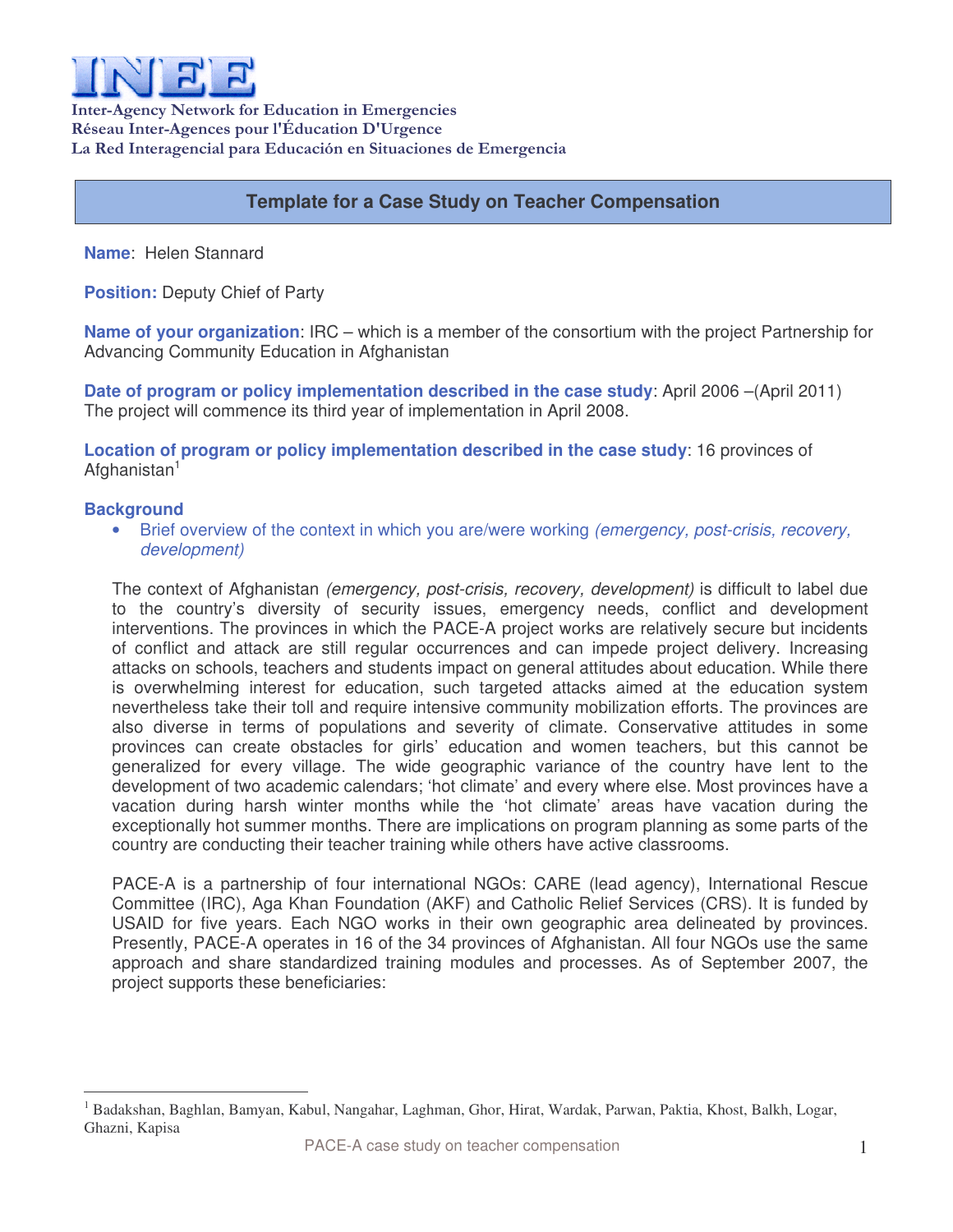| Primary class teachers              | 1 3 1 5 |
|-------------------------------------|---------|
| Primary class students              | 43 839  |
| Early childhood teachers            | 54      |
| Early childhood students            | 642     |
| Accelerated learning teachers       | 24      |
| Accelerated learning students       | 538     |
| Adult learning teachers             | 197     |
| Adult learning students             | 4776    |
| <b>School Management Committees</b> | 847     |

The project is managed by a Project Management Unit (PMU) who sits in a project office in Kabul. The PMU consists of Chief of Party (CARE), Deputy Chief of Party (IRC), M&E specialist (CARE), finance manager (CARE) and a national team of three technical advisors (CARE & IRC). The PMU holds regular meetings with the education managers of the four partners to co-ordinate activities and collaborate on issues as they arise. The four partners communicate regularly and have developed strong relationships.

• Background information about the population for which the teacher compensation policy applied (refugees, IDP, returnees)

The teacher compensation issue is central to the work of the project in that the project is designed to be community-based and community-driven. Communities are required to contribute to the implementation of the project and this community contribution comes in various forms; provision of resources, supervision of classes, cash or in-kind support for the teacher and a classroom space. The project does not pay teacher salaries which sets the project apart from many community-based education providers in Afghanistan. The most vital community contribution is the regular compensation of the teacher.

Remote communities are 'mobilized' to establish a primary class for their children. These communities are largely in remote areas where the Ministry of Education is unable to reach and the children are not accessing any school. The community itself will identify an appropriate teacher who is acceptable for teaching girls. The community will also provide a suitable venue for the classroom. More often than not the teacher has received little formal education themselves and is often the community's mullah (religious leader). The community will also establish a School Management Committee to oversee the class and support the teacher. One duty of the School Management Committee (SMC) is to ensure that the teacher is compensated either through cash or in-kind.

Once a primary class is established, the community may choose to open an optional class; early childhood, accelerated learning for out-of-school girls or adult literacy. The process for establishing these classes are similar to that of starting a primary class. Depending on the number of students in the community, an additional primary class may be established as the original class progresses to the next grade level. The additional teachers mean that the SMC will need to rally support for another teacher.

• What kind of teachers were you working with:

The compensation issue relates to teachers in NGO supported school aligned with the government system. These teachers are without formal teaching qualifications.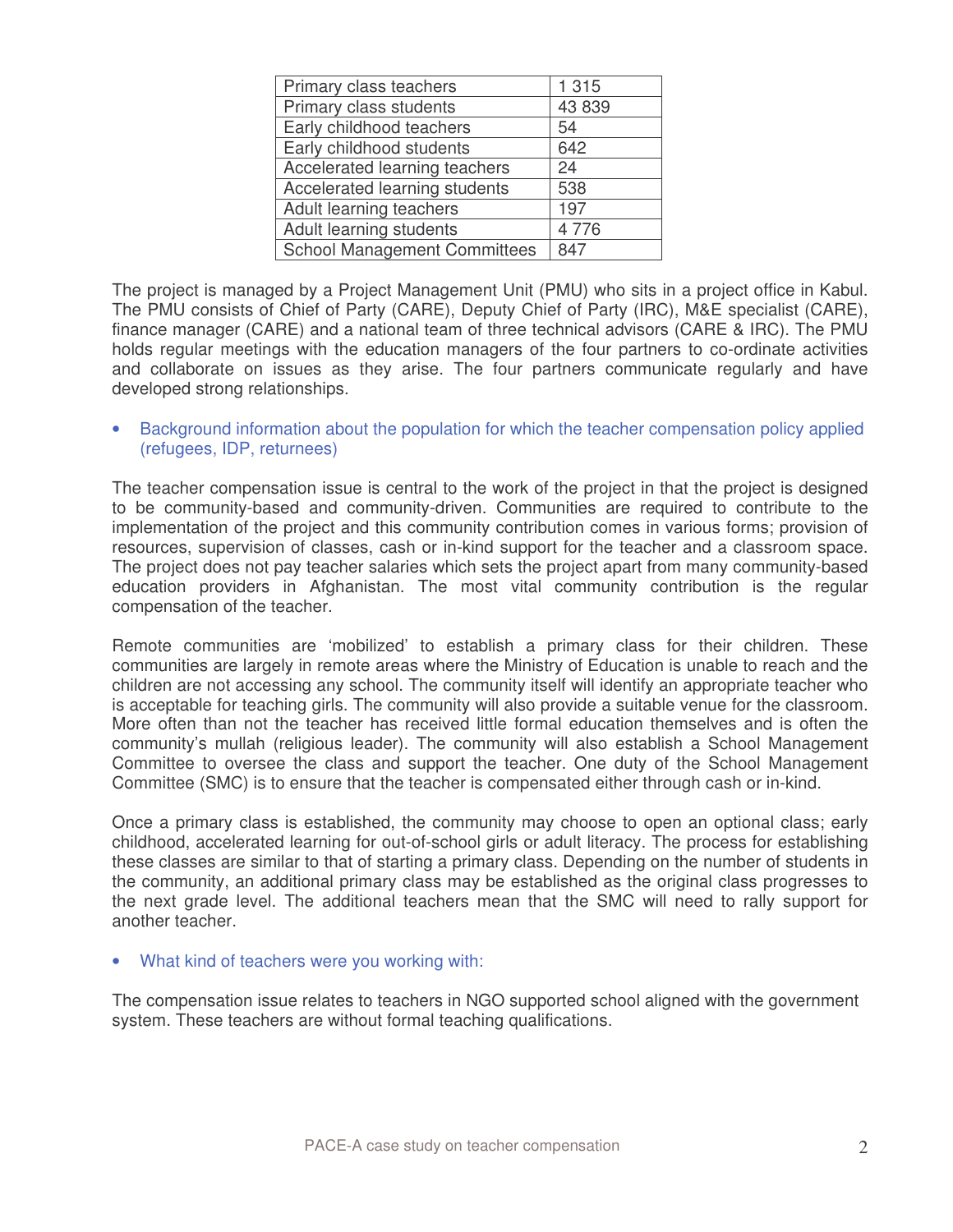#### **Teacher Compensation**

The issue of teacher compensation in the PACE-A project has been a complex and challenging one. There are several key actors who have responsibility for assuring that community-based teachers are being compensated. First and foremost the project's community mobilizers are tasked with 'convincing' the community that a school for children, especially girls, is worth establishing. Three of the project partners mostly delegate the task of mobilizing a community to a master teacher trainer who will also support the teacher. One of the partners have designated community mobilizers whose sole responsibility is to mobilize the community and continue support. Once a class is established, the community mobilizers assist the community with the logistics and process of the actual establishment. This is done through an elected School Management Committee (SMC) which is invariably comprised of elders and highly regarded community members. The function of the SMC is to maintain the classroom, monitor the class (attendance, materials), problem solve, encourage participation of parents and most importantly ensure compensation of the teacher.

*Please see protocol attached that outlines roles and responsibilities.*

Teachers are compensated by either cash or in-kind support. SMCs are assisted by the project's community mobilizers in ways to do this. Many SMCs collect a small fee from each child to pay the teacher whereas other SMCs will provide wheat, dried milk or other goods. Some SMCs do not sustain their efforts and the teacher is not compensated at all. In any event, the community mobilizers need to assist SMCs in their efforts to support the teacher. PACE-A has created various resources to assist community mobilizers with this task.

*Please see discussion paper attached 'Teacher Compensation in Community-based Schools of PACE-A' which describes the rationale for communities to compensate the teachers and some guidelines for community mobilizers to follow.*

*Please see "SMC Discussion Guide – teacher compensation" attached which is to be used by community mobilizers with SMC members. This resource is a guided discussion to help SMCs understand the value and approaches to compensating the teacher.*

The main issues the project has faced with teacher compensation is with the project's community mobilizers and with the community themselves. Many of the community mobilizers themselves are not convinced of the rationale behind communities supporting teachers. Without thorough understanding or commitment to the approach, they are not always successful in convincing the community, let alone assisting them to find ways to compensate the teacher. This is further complicated when other NGOs supporting community-based education initiatives are paying salaries directly to the teacher. The recent policies and MDG targets of the Ministry of Education regarding free basic education to all has provided tension in this discussion. Remote communities and field staff feel somewhat resentful that urban families can access free education, when they are required to find support for their teachers. The discussion paper 'Teacher Compensation in Community-based Schools of PACE-A" was written, distributed and included in staff training as a way to better inform community mobilizers and present the project's rationale for community contributions.

The communities themselves are situated in remote Afghanistan and are mostly very poor. Some communities are also facing drought or severe cold or other natural occurrences thus putting more strain on the community. Their poverty and frugal resources are often used as an excuse for not compensating the teacher. Some teachers understand the constraints of the community and are still willing to teach as a volunteer, whereas other teachers are not. The notion that teachers can also be supported with services (eg mending houses, child care, caring for animals) is not always accepted but still presented as an option. The 'SMC discussion guide – teacher compensation' was developed to assist these kinds of discussions with communities.

Two of the partners have had experience with community-based education for years before the formation of this partnership. Over the years they have successfully handed over community-based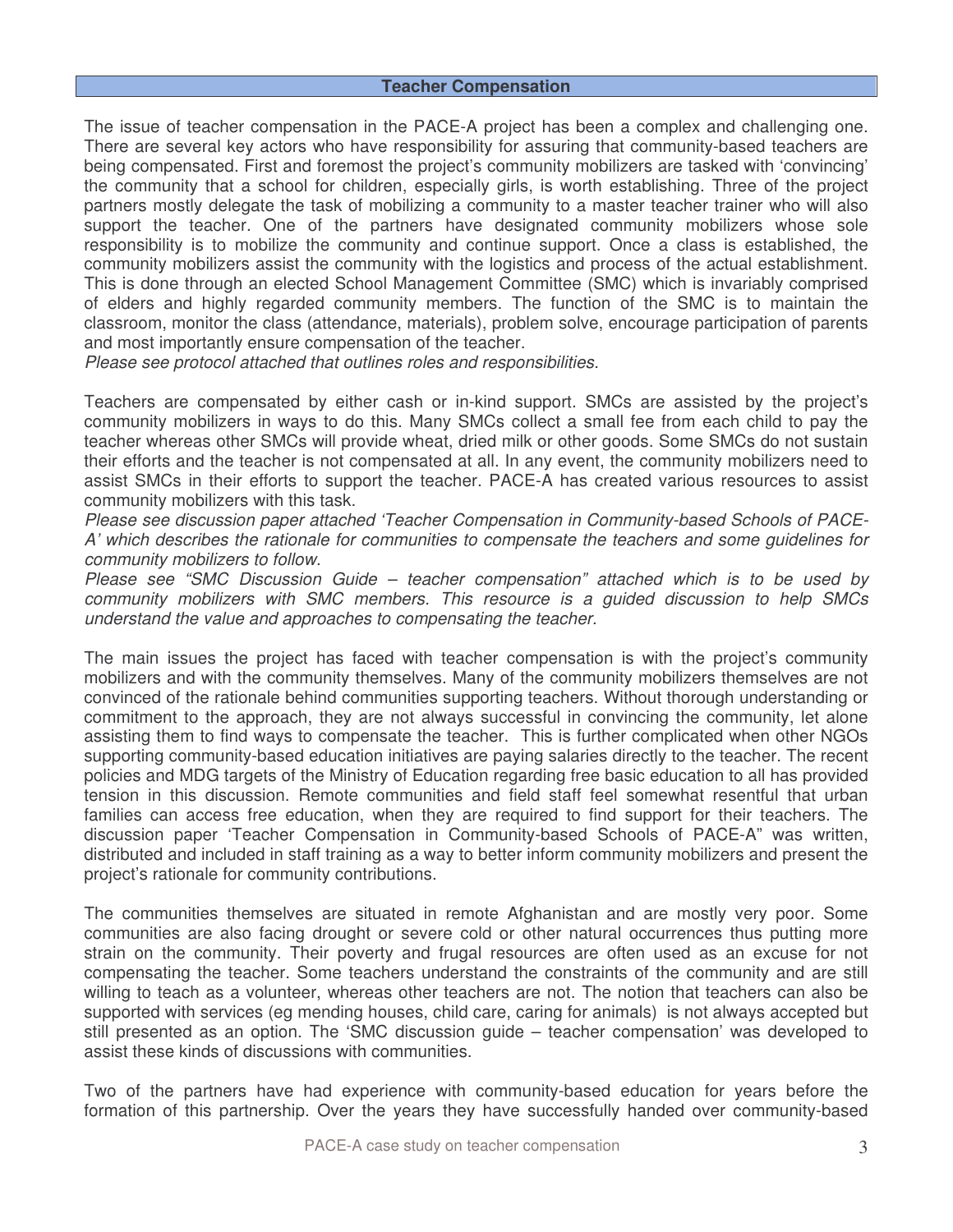classes to the formal MoE system. This has been done at a provincial level and according to capacity and funds of the MoE at the time. Sometimes a class is 'partially handed over' to the MoE which means that the MoE will provide only salary for the teacher while the NGO will continue to provide training and materials. PACE-A continues to hand over classes to the MoE and at this time approximately 35% of the classes are 'partially handed over'.

Monitoring and the verification that teachers are receiving compensation is achieved through signed receipts bearing signatures of the teacher and the SMC chairperson as well as the teacher's time sheet. These documents are collected by the partner agency and are calculated as a cost share for the project as agreed by the donor, USAID. A teacher's teaching time is calculated as equivalent to \$25 per month. Irrespective of the actual amounts or in-kind support received by the teacher, the budget cost-share contribution for the project remains equivalent to \$25 per month.

### **Policy and Coordination**

In August 2006, the Ministry of Education released Draft Policy Guidelines for Community-based Education in Afghanistan. PACE-A was part of the MoE working group that contributed to the writing of this policy. The draft policy is about to undergo a review with feedback and information from PACE-A and other community-based education providers who have been implementing it. It is envisioned that the policy will be finalized in the coming weeks.

One section of the Draft Policy Guidelines for Community-based Education in Afghanistan refers to compensation. Undoubtedly this section will be re-visited in the upcoming review, but at present it reads…

## **Remuneration**

The CBS (community-based school) teachers' salary to be according to government salary scale for those CBS teachers who meet the minimum criteria set for teachers.

For those who do not meet the minimum criteria and are recruited exceptionally a stepped method for gradual salary increase will be used as they enhance the qualification through teacher training. The steps are 60% for start, 80% as they make half way progress and 100% when the meet the minimum criteria. Attendance and performance assessment will be carried out by the CBS SMC on a weekly basis, and assessed monthly.

Community contributions to cover at least part of the CBS teachers' salary are encouraged. Volunteer teachers, if so determined by the SMC, will be accepted as long as they receive appropriate levels of training and meet the attendance and performance standards of the MoE.

The Policy Guidelines also defines all community-based education classes as 'outreach classes of the Ministry of Education' and therefore fall under its jurisdiction. This provided PACE-A with the rationale to lobby the MoE and Department of Planning to put all the PACE-A teachers on to their pay roll. PACE-A underwent a series of meetings and discussions with advisors to the Minister as well as with the Minister of Education himself. The Minister agreed that these CBE primary teachers should be paid by the MoE as they were following MoE curriculum and procedures and are, in fact 'outreach classes of the Ministry of Education'. The Letter of Understanding signed between the Minister of Education and PACE-A included a clause to this effect:

Subject to available funds, MoE will allocate salaries for all the PACE-A community–based school teachers who fit within MoE guidelines and specification of recruitment.

PACE-A devised a step-by-step process for partners to follow in order to complete the required administration for each community-based teacher of the primary grades. *(see attached*) This process was approved by MoE at the central level. MoE have decentralized the recruitment of teachers, so each province use their own teacher registration and recruitment forms. The sixteen provinces in which PACE-A is currently operating used different forms but required fairly similar information for each teacher. PACE-A provincial managers and field staff negotiated with the Provincial MoE officers to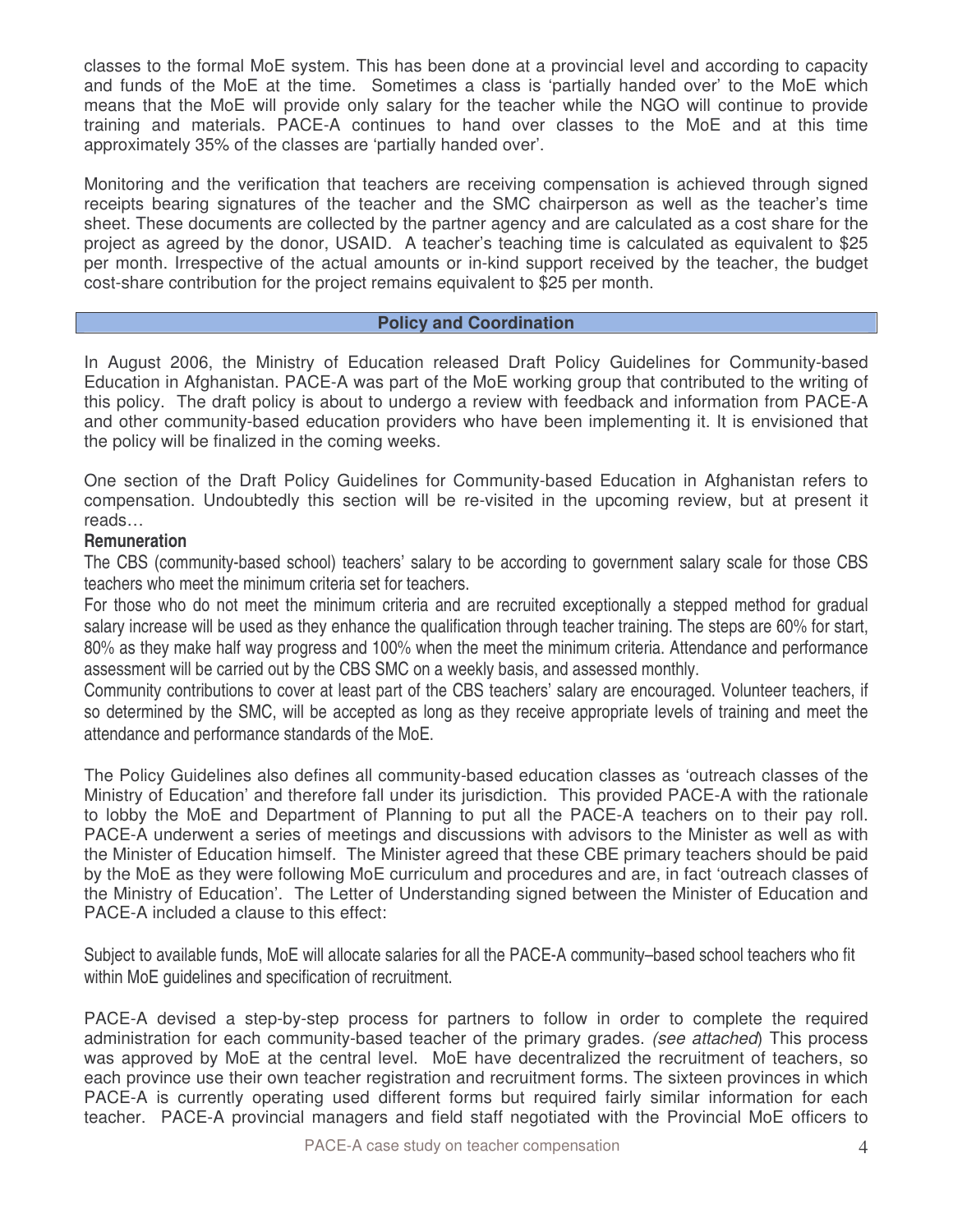understand the process and then collected the necessary information from each teacher including signatures and photos. This was a massive undertaking and took a substantial amount of time to complete. The MoE's Department of Planning agreed to accept the forms as one complete bundle, rather than province by province. This laid pressure on all partners to submit the paperwork as quickly as possible but it still took three months to complete.

The completed forms, accompanying letters from the Provincial MoE Directors and summary data are being submitted to the Department of Planning this week (Feb 2008) as the Ministry finalizes its annual budget. PACE-A and its donor, USAID, will also meet with the Minister of Education to request his support for the process in the coming weeks. If successful, this will put approximately 950 of the 1 315 community-based teachers on to the MoE pay roll. Approximately 35% of the PACE-A primary teachers are already on the MoE pay roll as these classes are already partially integrated into the MoE system.

Needless to say, the community-based teachers are very excited at the prospect of being officially recognized and compensated by the government – especially those teachers who have been teaching for years with little or sporadic compensation from their community. Conversely, should the MoE not accept the applications or not find funds for the teachers, teachers will undoubtedly feel demoralized and perhaps duped by the partner for raising their hopes of a receiving a regular bona fide salary.

### **Teacher Motivation, Support and Supervision**

The motivation of a teacher to continue teaching in their community can be a challenge. Surveys of teachers around the world reveal that teachers are mostly motivated by seeing children learn and especially children who have been particularly struggling. Compensation is not the leading motivator. This does not mean that the importance of regular compensation can be diminished, but it does mean that teachers need the skills to see learning occur. As mentioned, most of the PACE-A teachers are not formally qualified and most have not attended 12 years of school and so the project spends a lot of attention on the training and support of teachers. Teachers receive approximately 30 days of training in workshop mode per year. During such trainings, teachers receive a per diem and travel allowance from the project to the amount of \$5 per day. They can also expect visits from their trainers every couple of weeks to provide some in-classroom support, though this is a constant struggle for field staff negotiating secure routes and other project activities.

The project also provides text books, stationery and teaching-learning materials to each class and replenishes supplies when required.

The School Management Committee members are required to visit the class at least once a week. One of their tasks is to observe the teacher's instruction and complete a pictorial monitoring form for the trainer. This pictorial form depicts a number of possible activities the teacher could be doing, eg group work, role play, lecture, art. This form helps the trainer to see the techniques teachers are using in between their visits. It also gives the SMC members a reason to visit the class and in turn the teacher feels acknowledged. SMC members see the work of the teachers and share their observations with parents, thus building respect for the teacher.

To help professionalize the teacher and the role they play in the community, they are provided with a job description and code of conduct. These documents are discussed with the teacher and SMC members to help clarify the function of the teacher. The code of conduct was adapted from the INEE minimum standards example through a consultative process with other NGO community-based education providers. This code of conduct is being used by other agencies as well. *(see attached)*

One challenge the project faces is finding women to teach. Cultural restrictions coupled with the fact that many remote women have not received any education, and are therefore illiterate, present obstacles to finding female teachers. Nonetheless, 27% of PACE-A teachers are female but this can also present challenges for male teacher trainers or male SMC members. It is not culturally acceptable